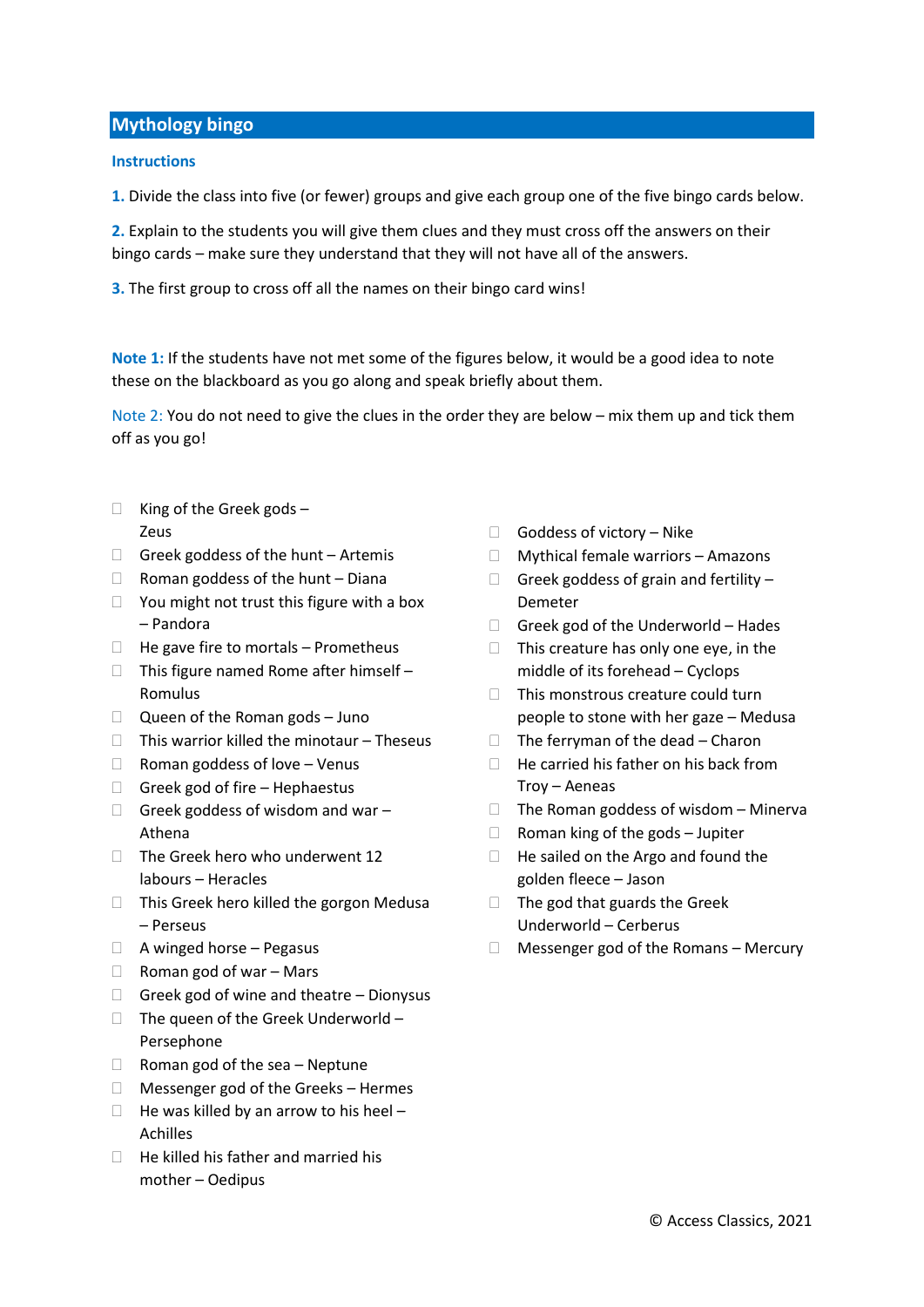| Zeus     | Charon                  | <b>Mars</b> | <b>Heracles</b> |
|----------|-------------------------|-------------|-----------------|
| Cerberus | <b>Theseus</b>          | Medusa      | Juno            |
| Dionysus | <b>Achilles</b>         | Athena      | Amazons         |
| Jason    | <b>Prometheus Hades</b> |             | <b>Hermes</b>   |
| Venus    | Minerva                 | Neptune     | Artemis         |

 $\hfill \square$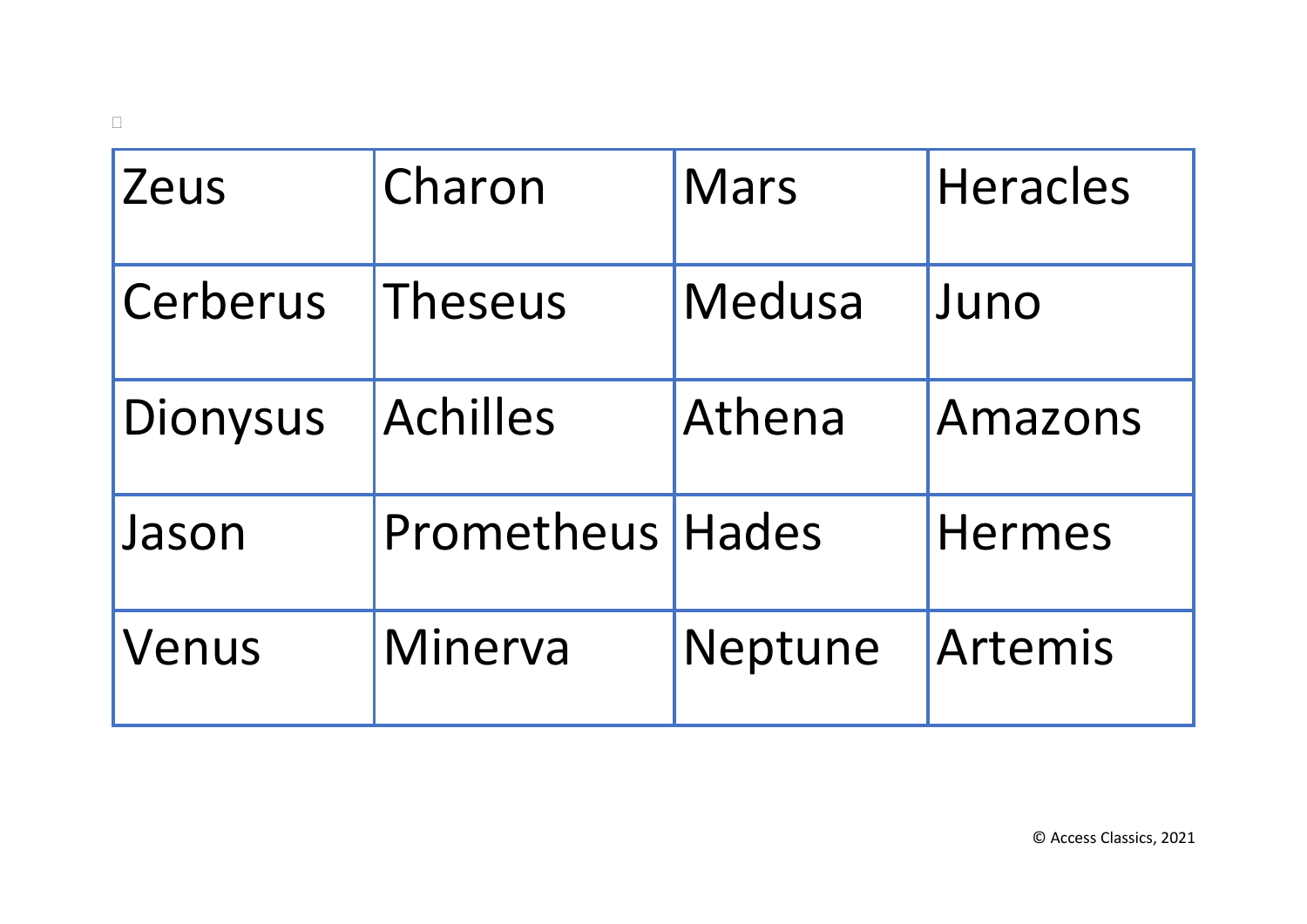| <b>Mercury</b> | Cerberus        | Hephaestus Minerva |                |
|----------------|-----------------|--------------------|----------------|
| Jupiter        | Pandora         | <b>Medusa</b>      | Cyclops        |
| Artemis        | <b>Achilles</b> | Zeus               | <b>Theseus</b> |
| <b>Hades</b>   | <b>Heracles</b> | <b>Dionysus</b>    | Charon         |
| Pegasus        | Romulus         | <b>Mars</b>        | <b>Hermes</b>  |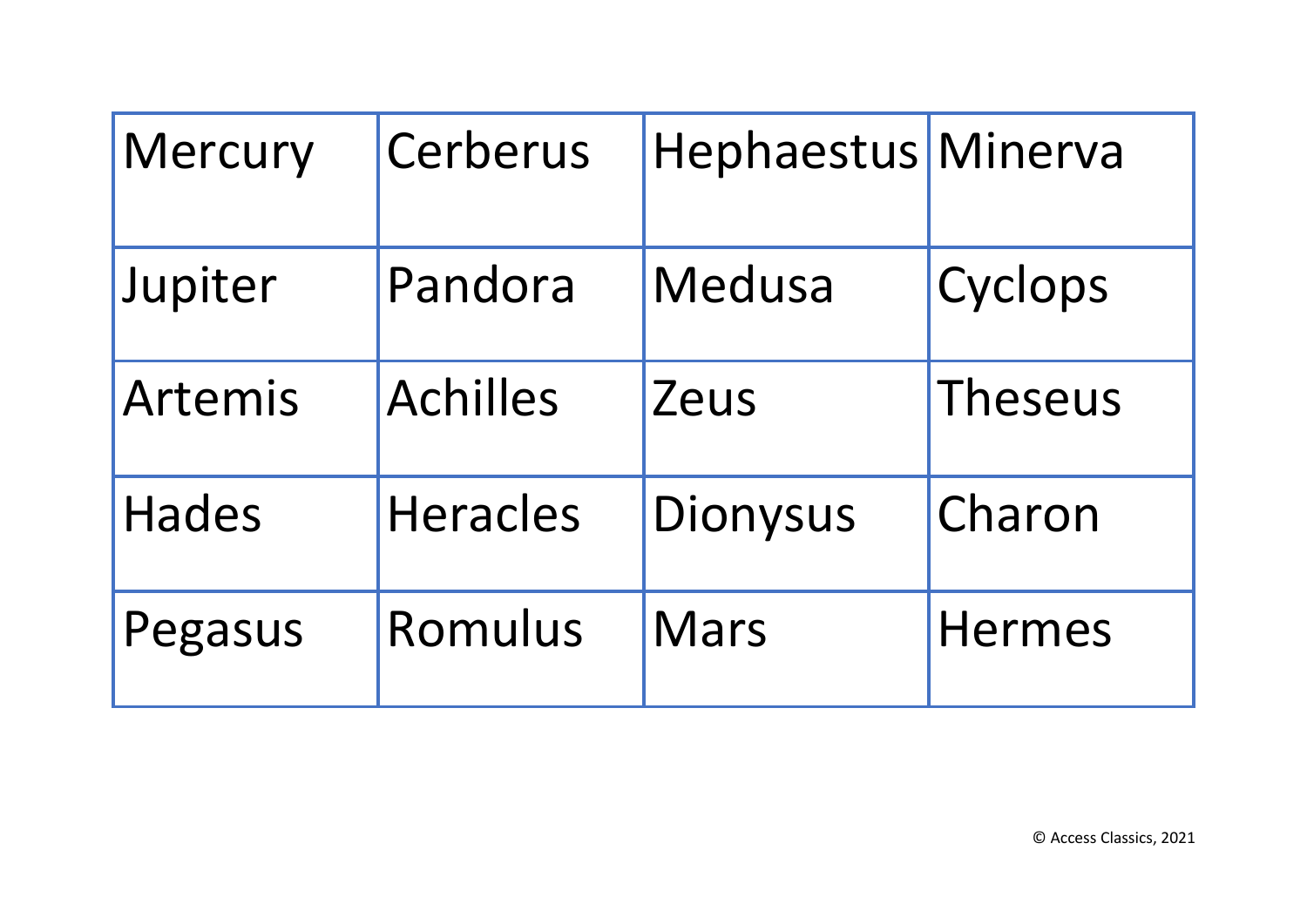| <b>Achilles</b> | Pegasus                  | Jupiter | Theseus |
|-----------------|--------------------------|---------|---------|
| Medusa          | <b>Prometheus Aeneas</b> |         | Minerva |
| Cerberus        | <b>Hermes</b>            | Zeus    | Athena  |
| Diana           | Persephone   Hades       |         | Perseus |
| Charon          | Hephaestus               | Juno    | Cyclops |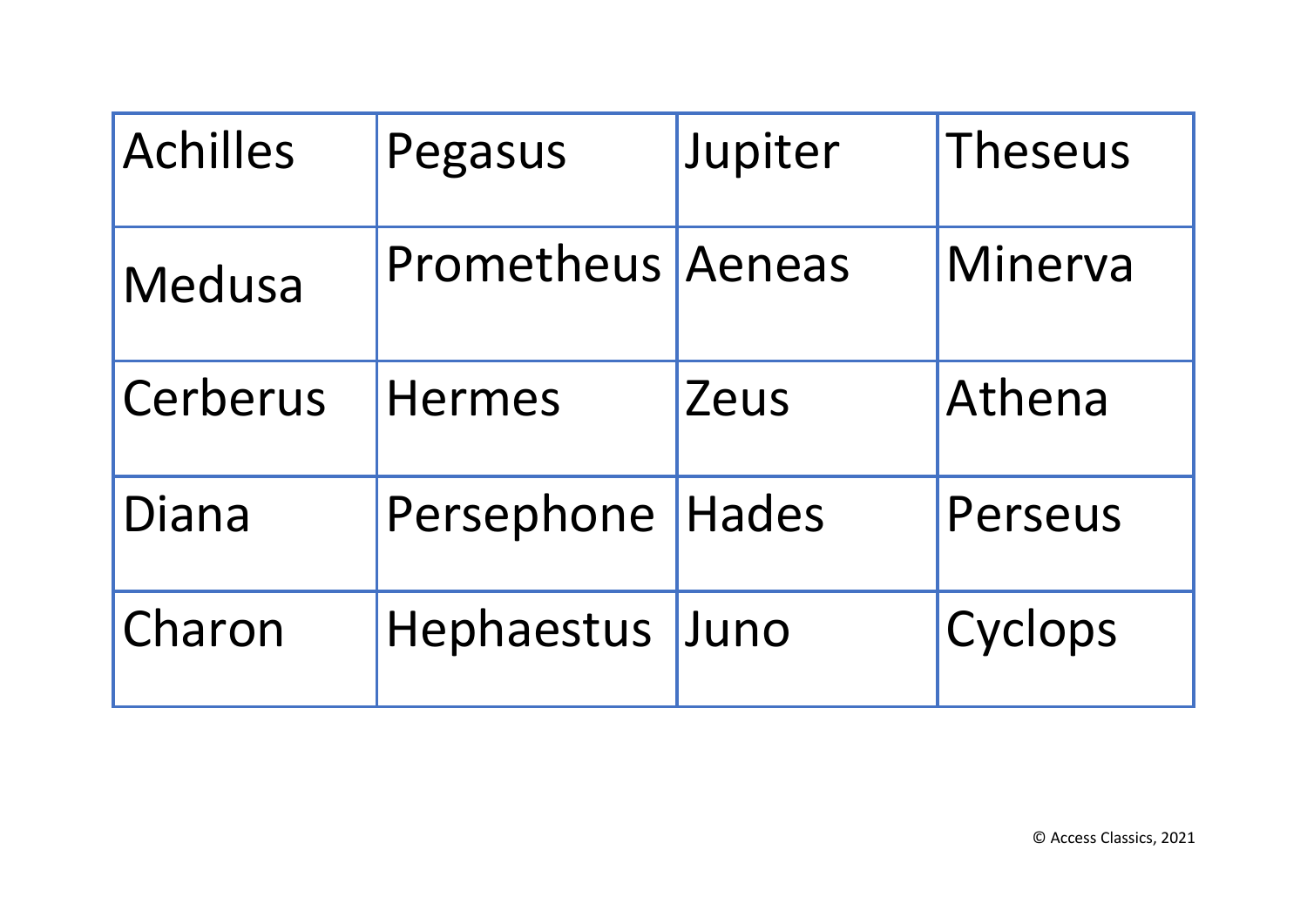| <b>Hermes</b> | Cerberus     | Hephaestus Jupiter |        |
|---------------|--------------|--------------------|--------|
| Minerva       | Zeus         | Demeter            | Charon |
| Amazons       | Pegasus      | <b>Achilles</b>    | Juno   |
| Pandora       | Athena       | <b>Theseus</b>     | Medusa |
| <b>Nike</b>   | <b>Hades</b> | <b>Aeneas</b>      | Diana  |